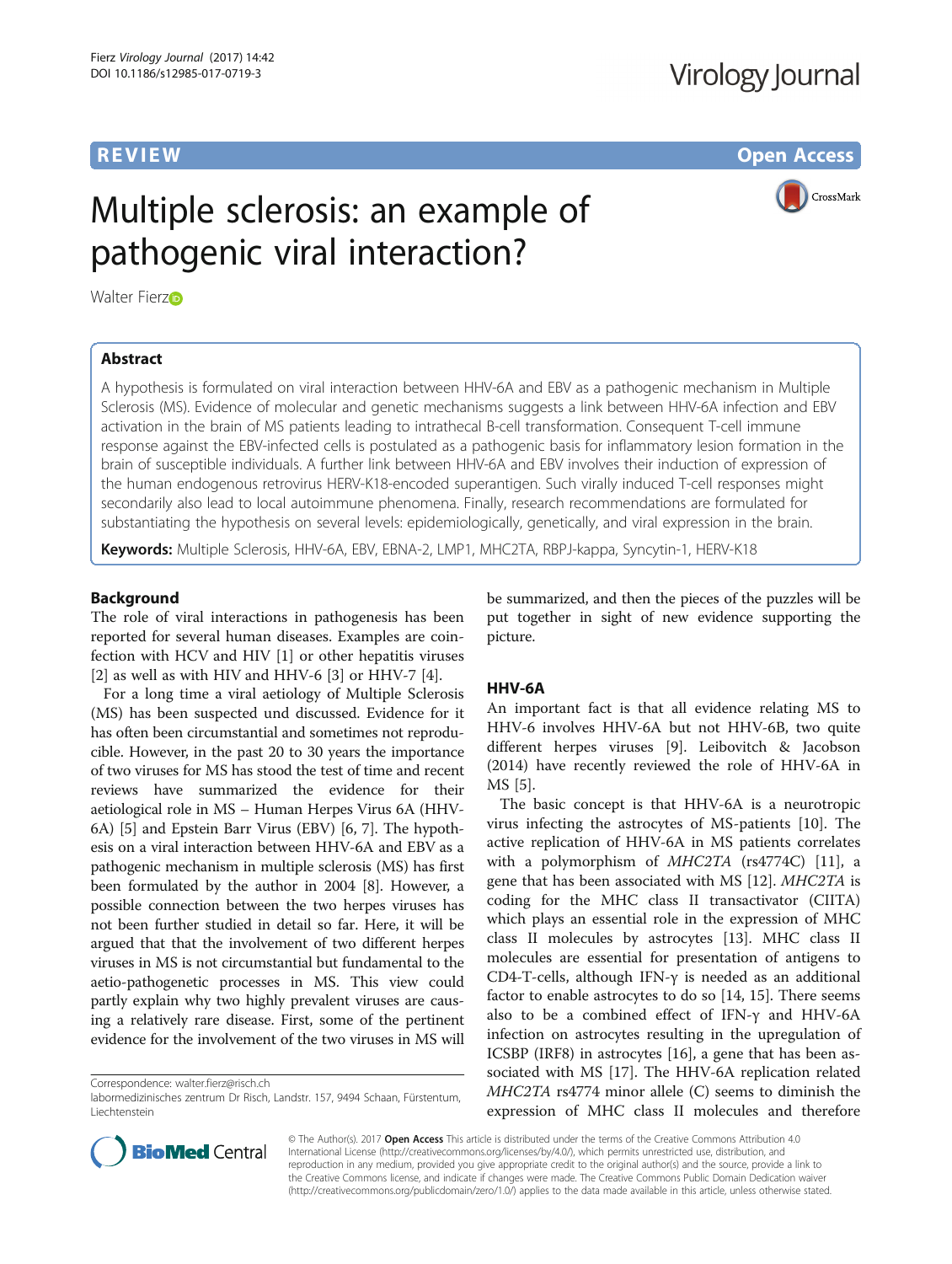might allow the immune escape of the virus, similarly as described for CMV in an astrocytoma cell line [[18](#page-3-0)]. Nevertheless, oligoclonal IgG from MS patients, specific for the HHV-6-A major capsid proteins have been demonstrated [\[19\]](#page-3-0), indicating that viral immune escape is not absolute.

## EBV

The role of EBV in MS has recently been reviewed by Pender (2011) [[6](#page-3-0)] and Owens & Bennett (2012) [[7](#page-3-0)]. Here, the basic concept is that B-cells in the brain of MSpatients are EBV-transformed, and that the cellular immune response towards the EBV-infected cells is the hallmark of the inflammatory basis of MS. Intrathecal CD8 T-cells of MS patients recognizing lytic Epstein-Barr virus proteins have been described recently [\[20](#page-3-0), [21](#page-3-0)].

Indirect evidence for transformation of B-cells in the CNS of MS patients comes from early observations that the pattern of oligoclonal bands in the CSF of MS patients is stable over time [[22](#page-3-0)]. This patient-specific antibody "fingerprint" has recently been analysed at the level of epitope specificities that stayed identical over several years [[23\]](#page-3-0). A systemic examination of the specificities of such antibodies produced by B-cells in the CNS of MS patients revealed no MS-specific pattern [[24\]](#page-3-0). One explanation for these findings would be that such specificities are random as one would expect from EBV-transformed and immortalized B-cells [\[25](#page-3-0)].

EBV persistence has been described in post-mortem brain tissue of MS patients and viral reactivation has been localized to acute lesions and ectopic B-cell follicles in the meninges [\[26](#page-3-0)]. Notably, EBNA2+ and LMP1+ cells were detected in perivascular inflammatory cell infiltrates in active white matter lesions. However, others could not reproduce such direct evidence of EBV infection in brains of MS patients and the issue still is controversial (reviewed in [[27\]](#page-3-0)). On the other hand, oligoclonal IgG from MS patients, specific for the EBV proteins BRRF2 and EBNA-1 could be demonstrated [\[28, 29\]](#page-3-0).

### The link

The basic concept is that HHV-6A actives latent EBV in B-cells resident in MS lesions.

The activation of EBV in B-cells by HHV-6 has first been reported 1993 by Louis Flamand et al [[30\]](#page-3-0). In 1995 Laura Cuomo et al. [\[31\]](#page-3-0) demonstrated that such activation of EBV is only a property of HHV-6A but not HHV-6B. Later Laura Cuomo et al. [\[32](#page-3-0)] have shown that HHV-6A not only induces EBV-encoded proteins associated with the lytic cycle but also upregulates expression of EBV-encoded growth-transformation-associated proteins, namely LMP1 and EBNA-2.

The activation of EBNA-2 expression by HHV-6A deserves a special interest since recently it has been found

that the association between EBV and MS is dependent on genetic variants of EBV involving particularly the EBNA2 gene, the most polymorphic region of the viral genome [\[33\]](#page-3-0).

This genetic link between EBNA2 polymorphism and MS again deserves further interest since EBNA-2 directly interacts with the cellular DNA-binding protein RBPJ-κ (recombination signal-binding protein J kappa), a ubiquitous protein of the Notch signalling pathway that plays an important role in Epstein-Barr virus infection. Notch signalling may play a role in MS pathogenesis by affecting function of both immune and glial cells (reviewed in [\[34\]](#page-3-0)).

EBNA-2 regulation of transcription through RBPJ-κ is essential for resting B-lymphocyte conversion to immortal B-cells [[35](#page-3-0), [36](#page-3-0)]. Interestingly, RBPJ is a possible autoantigen in MS recognized by CSF-derived immunoglobulin G in a subset of patients with MS [[37](#page-3-0)]. On the molecular level, therefore, the link between HHV-6A and EBV can be pinned down to two interacting proteins: HHV-6A induced EBNA-2 and cellular host protein RBPJ-κ. Such physical interaction between a foreign (viral) protein and a self-protein might well turn the RBPJ-κ into an autoantigen, similarly as it is the case with gliadin and tissue transglutaminase in celiac disease.

The upregulation of LMP1 by HHV-6A in EBV infected cells [[32](#page-3-0)] suggests a further interesting link to MS: As shown in EBV-related nasopharyngeal carcinoma cells, LMP1 induces an increasing expression of kappa light chains [\[38](#page-3-0)]. On the other hand, as known for many years, intrathecal expression of kappa light chains is a consistent finding in CSF of MS patients, having even a prognostic value [[39](#page-3-0)]. A recent multicentre study has confirmed the diagnostic value of kappa free light chains in CSF as diagnostic biomarkers in MS [\[40\]](#page-3-0). The question remains what cells in the CNS would produce the kappa light chains. Apart from B-cells, interesting candidates are astrocytes infected with both EBV [\[41](#page-4-0)] and HHV-6A [\[10\]](#page-3-0). EBV infection of astrocytes activates the HERV-W/MSRV/syncytin-1 [[41](#page-4-0)]. The HERV-W-related retroelement, MS retrovirus (MSRV), particularly its envelope protein syncytin-1, has been reported to be overexpressed in white matter lesions of individuals with MS (reviewed in [[42\]](#page-4-0)).

A further link between HHV-6A and EBV comes from the observation that both viruses induce expression of the human endogenous retrovirus HERV-K18-encoded superantigen [\[43](#page-4-0), [44](#page-4-0)]. Furthermore, the *HERV-K18.3* env genotype is a potential risk factor for MS [\[45](#page-4-0)]. Interestingly, the HERV-K18-encoded superantigen stimulates T-cells carrying receptors of the Vβ13 family [[46\]](#page-4-0) in which also T-cell clones with specificity for an immunodominant peptide of myelin basic protein (MBP) have been found in MS patients [\[47](#page-4-0)].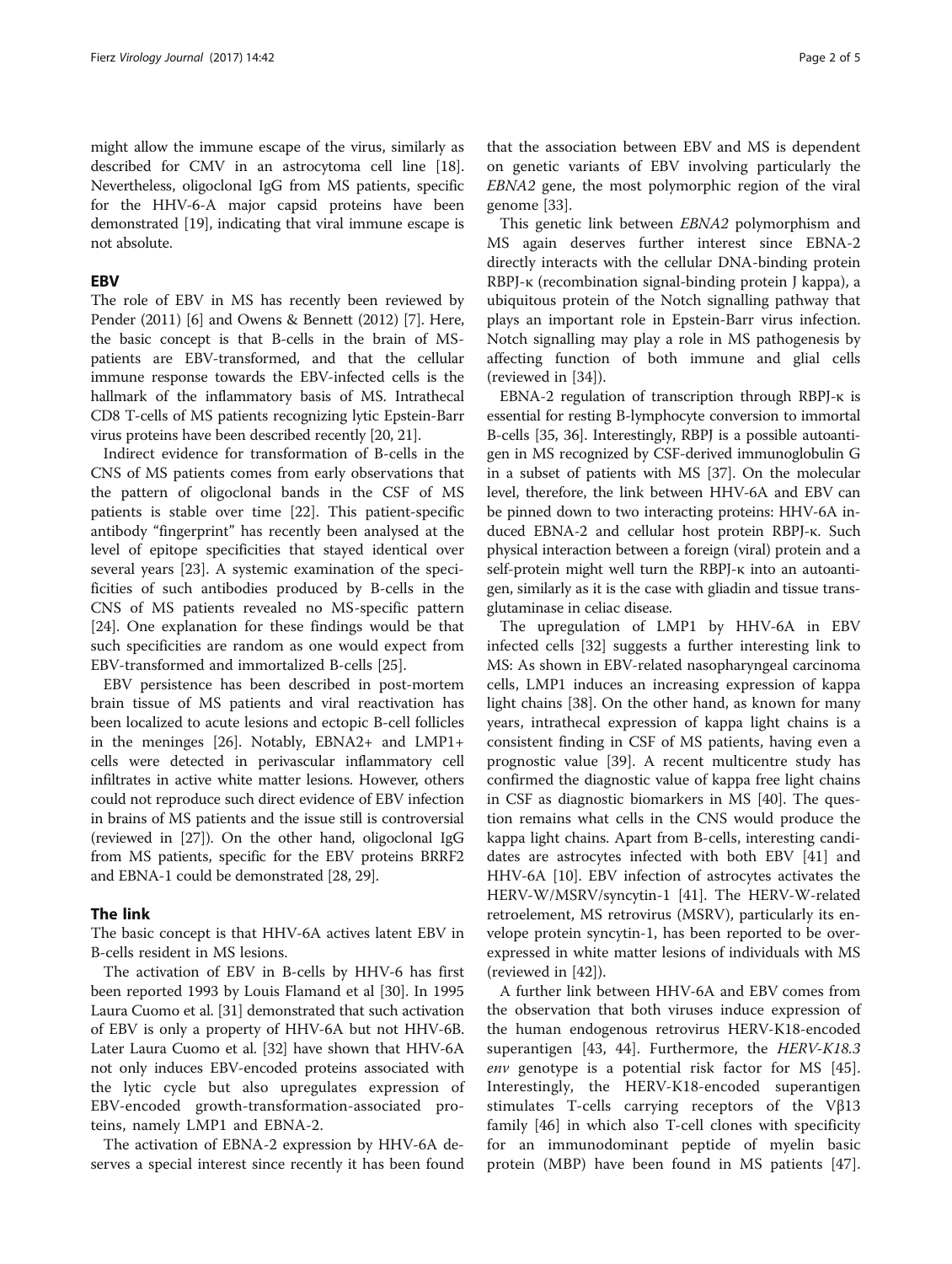This example is demonstrating how a viral infection might lead to or enhance an autoimmune reaction.

#### Disease-modifying therapies in MS

Support for a combined pathogenic role of HHV-6A and EBV in MS might come from studies involving diseasemodifying therapies. In fact, the first trial in MS with specific anti-herpes virus treatment showed that acyclovir might inhibit the triggering of MS [[48\]](#page-4-0). Later, the introduction of IFN-β as the first disease modifying therapy of MS was initially based on the assumption that the anti-viral effect of IFN-β is the basis of its treatment effect. Particularly, an interference with EBV and MSRV is suspected. However, the exact mode of its action is not yet fully understood (for review see [\[49\]](#page-4-0)). Apart from EBV and MSRV, IFN-β treatment seems to affect HHV-6 expression. Patients that fail to suppress HHV-6 during IFN-β treatment have been demonstrated to also show a poor clinical response [[50\]](#page-4-0).

Another line of evidence supporting the pathogenic role of HHV-6A and EBV in MS comes from the treatment effect of B-cell depletion. Originally, chimeric monoclonal antibodies against the pan-B cell marker CD20, in form of rituximab, were used to successfully treat EBV-related post-transplant lymphoproliferative disorders (PTLD) [\[51\]](#page-4-0). The idea of B-cell depletion with rituximab was then successfully adopted to treatment of relapsing-remitting MS [\[52](#page-4-0)]. Even better results were later achieved by using the fully humanized anti-CD20 monoclonal antibody ocrelizumab (OCR) that showed to be effective not only in relapsing-remitting MS but also in primary progressive MS [\[53](#page-4-0)], illustrating the central role of B-cells in the pathogenesis of MS.

The third line of evidence comes from treatment with the  $\alpha_4$  integrin (VLA-4) antagonist natalizumab. Treatment with natalizumab carries the risk of provoking progressive multifocal leukoencephalopathy (PML) caused by latent JC virus in the CNS (for review see [[54](#page-4-0)]). However, in addition HHV-6 seems to be reactivated in the CNS of some natalizumab treated patients [[55](#page-4-0)].

None of the above-mentioned disease-modifying therapies in MS directly prove the postulated interaction of HHV-6A and EBV, but all of them are well in line with infection of both HHV-6A and EBV in the brain of MS patients.

## Conclusion

A link is postulated between HHV-6A and EBV in the aetio-pathogenesis of MS.

In summary, the tenet is that infection with the neurotropic HHV-6A leads to transformation of latently EBVinfected B-cells in the CNS. Both viruses will elicit a T-cell response, either specific towards HHV-6A and EBV, or non-specific as a response to the HERV-K18-encoded

superantigen. Such viral induced T-cell responses might secondarily also lead to autoimmune phenomena. Evidence for mechanisms for induction of autoimmunity by viral infections has recently been reviewed [\[56\]](#page-4-0).

The hypothesis could be tested on several levels:

- Epidemiological level: The prevalence of genetic subtypes of EBV (*EBNA2*) and HHV-6A and its subtypes are not known. Establishing the prevalence of co-infection with the two viruses is crucial to estimate the likelihood of their combined effects in MS.
- Level of genetic associations to MS: The relations between MHC2TA as well as EBNA2 polymorphisms with MS suggest a link between active replication of HHV-6A, regulated by MHC2TA, and HHV-6A-induced EBNA2 expression in EBV-infected cells. A crucial test would be to look for genetic interaction between all three polymorphisms, MHC2TA, EBNA2, and HERV-K18 in the risk for MS.
- Molecular level: Both, findings for HHV-6A and EBV expression in MS lesions are not unanimous. Studies looking for co-expression of the two viruses in brain tissue of MS patients using the MALDI-TOF MS technology [\[57](#page-4-0)] and/or multiplex detection of herpes viruses in CSF by PCR [\[58\]](#page-4-0) might clarify the issue.

#### Abbreviations

BRRF2: Tegument protein BRRF2; CMV: Cytomegalo virus; CNS: Central nervous system; CSF: Cerebrospinal fluid; EBNA2: Epstein Barr Nuclear Antigen 2; EBV: Epstein Barr Virus; HCV: Hepatitis Virus C; HERV: Human endogenous retrovirus; HHV-6A: Human Herpes Virus – 6A; HIV: Human Immunodeficiency Virus; ICSBP, IRF8: Interferon Consensus Sequence-Binding Protein, Interferon Regulatory Factor 8; IFN-β: Interferon beta; IFNγ: Interferon gamma; LMP1: Latent Membrane Protein 1; MALDI-TOF MS: Matrix Assisted Laser Desorption Ionization — Time of Flight Mass Spectrometry; MHC2TA, CIITA, Class II: Major Histocompatibility Complex, Transactivator Gene; MS: Multiple Sclerosis; MSRV: Multiple sclerosis retrovirus; PCR: Polymerase chain reaction; RBPJ-κ: Recombination Signal-Binding Protein J kappa

#### Acknowledgement

Not applicable.

#### Funding

Not applicable.

Availability of data and materials Not applicable.

#### Author's contributions

The author is the corresponding and only author.

## Competing interest

The author declares that he has no competing interests.

#### Consent for publication

Not applicable.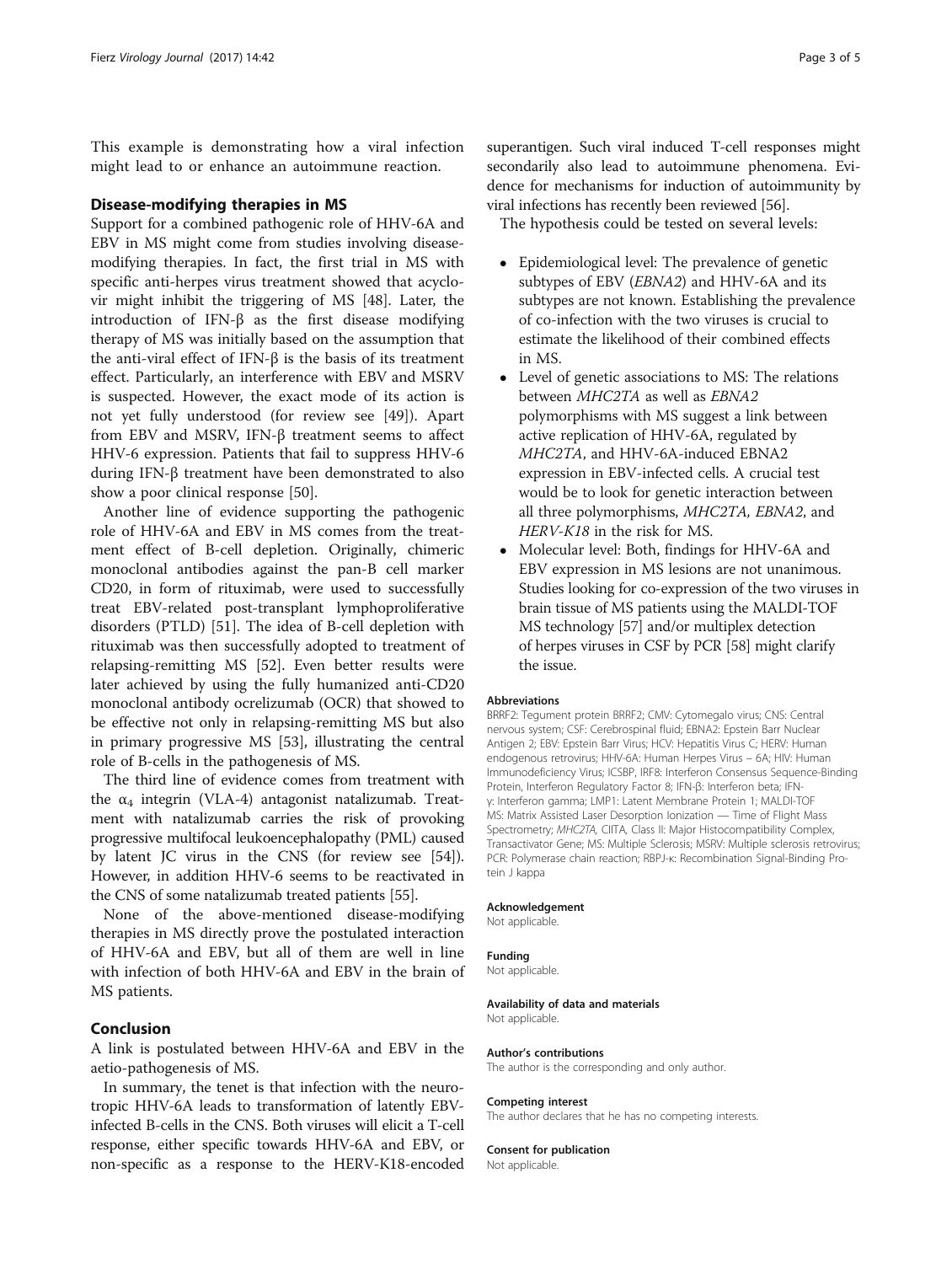## <span id="page-3-0"></span>Ethics approval and consent to participate

Not applicable.

Received: 9 November 2016 Accepted: 25 February 2017 Published online: 28 February 2017

#### References

- 1. Winnock M, Salmon-Céron D, Dabis F, Chêne G. Interaction between HIV-1 and HCV infections: towards a new entity? J Antimicrob Chemother. 2004;53:936–46. doi:[10.1093/jac/dkh200.](http://dx.doi.org/10.1093/jac/dkh200)
- 2. Lin L, Verslype C, van Pelt JF, van Ranst M, Fevery J. Viral interaction and clinical implications of coinfection of hepatitis C virus with other hepatitis viruses. Eur J Gastroenterol Hepatol. 2006;18:1311–9. doi[:10.1097/01.meg.](http://dx.doi.org/10.1097/01.meg.0000243881.09820.09) [0000243881.09820.09](http://dx.doi.org/10.1097/01.meg.0000243881.09820.09).
- 3. Grivel JC, Ito Y, Fagà G, Santoro F, Shaheen F, Malnati MS, et al. Suppression of CCR5- but not CXCR4-tropic HIV-1 in lymphoid tissue by human herpesvirus 6. Nat Med. 2001;7:1232–5. doi:[10.1038/nm1101-1232.](http://dx.doi.org/10.1038/nm1101-1232)
- 4. Lisco A, Grivel J-C, Biancotto A, Vanpouille C, Origgi F, Malnati MS, et al. Viral interactions in human lymphoid tissue: Human herpesvirus 7 suppresses the replication of CCR5-tropic human immunodeficiency virus type 1 via CD4 modulation. J Virol. 2007;81:708–17. doi[:10.1128/JVI.01367-06](http://dx.doi.org/10.1128/JVI.01367-06).
- 5. Leibovitch EC, Jacobson S. Evidence linking HHV-6 with multiple sclerosis: an update. Curr Opin Virol. 2014;9:127–33. doi:[10.1016/j.coviro.2014.09.016](http://dx.doi.org/10.1016/j.coviro.2014.09.016).
- Pender MP. The essential role of Epstein-Barr virus in the pathogenesis of multiple sclerosis. Neuroscientist. 2011;17:351–67. doi[:10.1177/](http://dx.doi.org/10.1177/1073858410381531) [1073858410381531](http://dx.doi.org/10.1177/1073858410381531).
- 7. Owens GP, Bennett JL. Trigger, pathogen, or bystander: the complex nexus linking Epstein- Barr virus and multiple sclerosis. Mult Scler. 2012;18:1204–8. doi[:10.1177/1352458512448109.](http://dx.doi.org/10.1177/1352458512448109)
- 8. Fierz W. Virale Hypothese der Multiplen Sklerose. In: Kesselring J, editor. Multiple Sklerose. 4th ed. Stuttgart: Kohlhammer-Verlag; 2004.
- 9. Ablashi D, Agut H, Alvarez-Lafuente R, Clark DA, Dewhurst S, DiLuca D, et al. Classification of HHV-6A and HHV-6B as distinct viruses. Arch Virol. 2014;159:863–70. doi[:10.1007/s00705-013-1902-5.](http://dx.doi.org/10.1007/s00705-013-1902-5)
- 10. Donati D, Martinelli E, Cassiani-ingoni R, Ahlqvist J, Hou J, Major EO, et al. Variant-specific tropism of human herpesvirus 6 in human astrocytes. J Virol. 2005;79:9439–48. doi:[10.1128/JVI.79.15.9439.](http://dx.doi.org/10.1128/JVI.79.15.9439)
- 11. Alvarez-Lafuente R, Martinez A, Garcia-Montojo M, Mas A, De Las Heras V, Dominguez-Mozo MI, et al. MHC2TA rs4774C and HHV-6A active replication in multiple sclerosis patients. Eur J Neurol. 2010;17:129–35. doi[:10.1111/j.1468-1331.2009.02758.x](http://dx.doi.org/10.1111/j.1468-1331.2009.02758.x).
- 12. Bronson PG, Caillier S, Ramsay PP, McCauley JL, Zuvich RL, De Jager PL, et al. CIITA variation in the presence of HLA-DRB1\*1501 increases risk for multiple sclerosis. Hum Mol Genet. 2010;19:2331–40. doi[:10.1093/hmg/ddq101.](http://dx.doi.org/10.1093/hmg/ddq101)
- 13. Dong Y, Benveniste EN. Immune function of astrocytes. Glia. 2001;36:180–90. doi[:10.1002/glia.1107.](http://dx.doi.org/10.1002/glia.1107)
- 14. Fierz W, Endler B, Reske K, Wekerle H, Fontana A. Astrocytes as antigenpresenting cells. I. Induction of Ia antigen expression on astrocytes by T cells via immune interferon and its effect on antigen presentation. J Immunol. 1985;134:3785–93.
- 15. Barcia C, Mitxitorena I, Carrillo-de Sauvage MA, Gallego J-M, Pérez-Vallés A. Imaging the microanatomy of astrocyte-T-cell interactions in immunemediated inflammation. Front Cell Neurosci. 2013;7:58. doi:[10.3389/fncel.](http://dx.doi.org/10.3389/fncel.2013.00058) [2013.00058.](http://dx.doi.org/10.3389/fncel.2013.00058)
- 16. Meeuwsen S, Persoon-Deen C, Bsibsi M, Bajramovic JJ, Ravid R, De Bolle L, et al. Modulation of the cytokine network in human adult astrocytes by human herpesvirus-6A. J Neuroimmunol. 2005;164:37–47. doi[:10.1016/j.jneuroim.2005.03.013.](http://dx.doi.org/10.1016/j.jneuroim.2005.03.013)
- 17. De Jager PL, Jia X, Wang J, de Bakker PIW, Ottoboni L, Aggarwal NT, et al. Meta-analysis of genome scans and replication identify CD6, IRF8 and TNFRSF1A as new multiple sclerosis susceptibility loci. Nat Genet. 2009;41:776–82. doi:[10.1038/ng.401.](http://dx.doi.org/10.1038/ng.401)
- 18. Le Roy E, Mühlethaler-Mottet A, Davrinche C, Mach B, Davignon JL. Escape of human cytomegalovirus from HLA-DR-restricted CD4(+) T-cell response is mediated by repression of gamma interferon-induced class II transactivator expression. J Virol. 1999;73:6582–9.
- 19. Alenda R, Álvarez-Lafuente R, Costa-Frossard L, Arroyo R, Mirete S, Álvarez-Cermeño JC, et al. Identification of the major HHV-6 antigen recognized by cerebrospinal fluid IgG in multiple sclerosis. Eur J Neurol. 2014;21:1096–101. doi[:10.1111/ene.12435.](http://dx.doi.org/10.1111/ene.12435)
- 20. Lossius A, Johansen JN, Vartdal F, Robins H, Benth JŠ, Holmøy T, et al. Highthroughput sequencing of TCR repertoires in multiple sclerosis reveals intrathecal enrichment of EBV-reactive CD8(+) T cells. Eur J Immunol. 2014;44:3439–52. doi[:10.1002/eji.201444662.](http://dx.doi.org/10.1002/eji.201444662)
- 21. Van Nierop GP, et al. Intrathecal CD8 T-cells of multiple sclerosis patients recognize lytic Epstein-Barr virus proteins. Multiple Sclerosis J. 2015. doi[:10.1177/1352458515588581.](http://dx.doi.org/10.1177/1352458515588581)
- 22. Petzold A. Intrathecal oligoclonal IgG synthesis in multiple sclerosis. J Neuroimmunol. 2013;262:1–10. doi:[10.1016/j.jneuroim.2013.06.014](http://dx.doi.org/10.1016/j.jneuroim.2013.06.014).
- 23. Yu X, Burgoon M, Green M, Barmina O, Dennison K, Pointon T, et al. Intrathecally synthesized IgG in multiple sclerosis cerebrospinal fluid recognizes identical epitopes over time. J Neuroimmunol. 2011;240–241:129–36.
- 24. Willis SN, Stathopoulos P, Chastre A, Compton SD, Hafler DA, O'Connor KC. Investigating the antigen specificity of multiple sclerosis central nervous system-derived immunoglobulins. Front Immunol. 2015;6:600.
- 25. Tosato G, Blaese RM, Yarchoan R. Relationship between immunoglobulin production and immortalization by Epstein Barr virus. J Immunol. 1985;135:959–64.
- 26. Serafini B, Rosicarelli B, Franciotta D, Magliozzi R, Reynolds R, Cinque P, et al. Dysregulated Epstein-Barr virus infection in the multiple sclerosis brain. J Exp Med. 2007;204:2899–912. doi[:10.1084/jem.20071030](http://dx.doi.org/10.1084/jem.20071030).
- 27. Lassmann H, Niedobitek G, Aloisi F, Middeldorp JM. Epstein-Barr virus in the multiple sclerosis brain: a controversial issue–report on a focused workshop held in the Centre for Brain Research of the Medical University of Vienna, Austria. Brain. 2011;134:2772–86. doi:[10.1093/brain/awr197](http://dx.doi.org/10.1093/brain/awr197).
- 28. Cepok S, Zhou D, Srivastava R, Nessler S, Stei S, Büssow K, et al. Identification of Epstein-Barr virus proteins as putative targets of the immune response in multiple sclerosis. J Clin Invest. 2005;115:1352–60. doi[:10.1172/JCI200523661.1352.](http://dx.doi.org/10.1172/JCI200523661.1352)
- 29. Pfuhl C, Oechtering J, Rasche L, Gieß RM, Behrens JR, Wakonig K, et al. Association of serum Epstein–Barr nuclear antigen-1 antibodies and intrathecal immunoglobulin synthesis in early multiple sclerosis. J Neuroimmunol. 2015;285:156–60. doi:[10.1016/j.jneuroim.2015.06.012](http://dx.doi.org/10.1016/j.jneuroim.2015.06.012).
- 30. Flamand L, Stefanescu I, Ablashi DV, Menezes J. Activation of the Epstein-Barr virus replicative cycle by human herpesvirus 6. J Virol. 1993;67:6768–77.
- 31. Cuomo L, Angeloni A, Zompetta C, Cirone M, Calogero A, Frati L, et al. Human herpesvirus 6 variant A, but not variant B, infects EBV-positive B lymphoid cells, activating the latent EBV genome through a BZLF-1 dependent mechanism. AIDS Res Hum Retroviruses. 1995;11:1241–5. doi[:10.1089/aid.1995.11.1241](http://dx.doi.org/10.1089/aid.1995.11.1241).
- 32. Cuomo L, Trivedi P, De Grazia U, Calogero A, D'Onofrio M, Yang W, et al. Upregulation of Epstein-Barr virus-encoded latent membrane protein by human herpesvirus 6 superinfection of EBV-carrying Burkitt lymphoma cells. J Med Virol. 1998;55:219–26. doi[:10.1002/\(SICI\)1096-9071\(199807\)55:3<219::](http://dx.doi.org/10.1002/(SICI)1096-9071(199807)55:3%3C219::AID-JMV7%3E3.0.CO;2-4) [AID-JMV7>3.0.CO;2-4](http://dx.doi.org/10.1002/(SICI)1096-9071(199807)55:3%3C219::AID-JMV7%3E3.0.CO;2-4).
- 33. Mechelli R, Manzari C, Policano C, Annese A, Picardi E, Umeton R, et al. Epstein-Barr virus genetic variants are associated with multiple sclerosis. Neurology. 2015;84(13):1362–8. doi[:10.1212/WNL.0000000000001420.](http://dx.doi.org/10.1212/WNL.0000000000001420)
- 34. Juryńczyk M, Selmaj K. Notch: a new player in MS mechanisms. J Neuroimmunol. 2010;218:3–11. doi:[10.1016/j.jneuroim.2009.08.010](http://dx.doi.org/10.1016/j.jneuroim.2009.08.010).
- 35. Henkel T, Ling PD, Hayward SD, Peterson MG. Mediation of Epstein-Barr virus EBNA2 transactivation by recombination signal-binding protein J kappa. Science. 1994;265:92–5. doi[:10.1126/science.8016657](http://dx.doi.org/10.1126/science.8016657).
- 36. Zhao B, Zou J, Wang H, Johannsen E, Peng C-W, Quackenbush J, et al. Epstein-Barr virus exploits intrinsic B-lymphocyte transcription programs to achieve immortal cell growth. Proc Natl Acad Sci U S A. 2011;108:14902–7. doi[:10.1073/pnas.1108892108.](http://dx.doi.org/10.1073/pnas.1108892108)
- 37. Querol L, Clark PL, Bailey MA, Cotsapas C, Cross AH, Hafler DA, et al. Protein array-based profiling of CSF identifies RBPJ as an autoantigen in multiple sclerosis. Neurology. 2013;81:956–63. doi[:10.1212/WNL.0b013e3182a43b48](http://dx.doi.org/10.1212/WNL.0b013e3182a43b48).
- 38. Liu H, Zheng H, Li M, Hu D, Tang M, Cao Y. Upregulated expression of kappa light chain by Epstein-Barr virus encoded latent membrane protein 1 in nasopharyngeal carcinoma cells via NF-kappaB and AP-1 pathways. Cell Signal. 2007;19:419–27. doi:[10.1016/j.cellsig.2006.07.012](http://dx.doi.org/10.1016/j.cellsig.2006.07.012).
- 39. Rinker JR, Trinkaus K, Cross AH. Elevated CSF free kappa light chains correlate with disability prognosis in multiple sclerosis. Neurology. 2006;67:1288–90. doi[:10.1212/01.wnl.0000238107.31364.21](http://dx.doi.org/10.1212/01.wnl.0000238107.31364.21).
- 40. Presslauer S, Milosavljevic D, Huebl W, Aboulenein-Djamshidian F, Krugluger W, Deisenhammer F, et al. Validation of kappa free light chains as a diagnostic biomarker in multiple sclerosis and clinically isolated syndrome: a